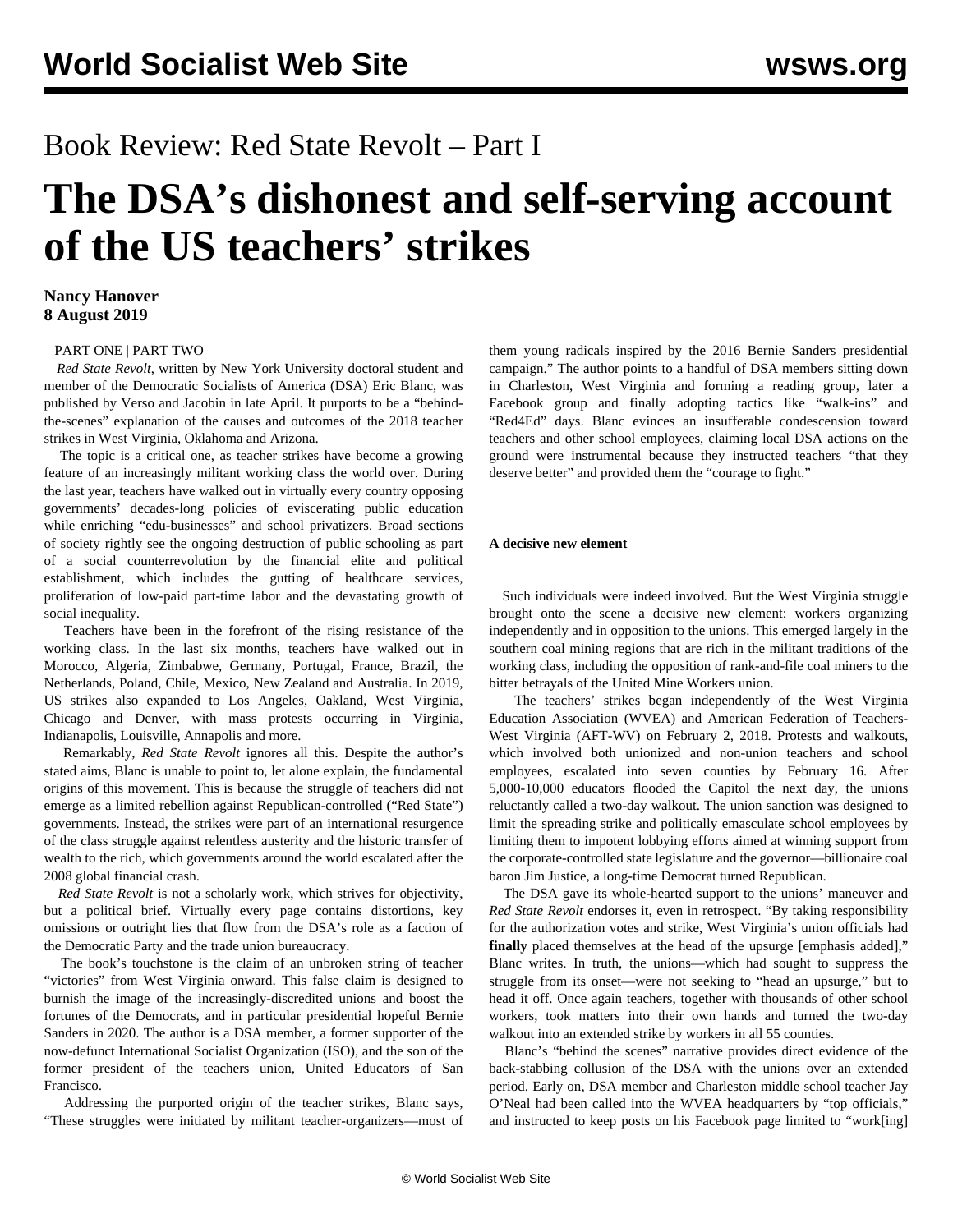within the union," while DSA member Matt McCormick was warned to halt talk about a strike. Dutifully, they insisted that teachers toe the union line.

 By February 27, the unions had ordered teachers to take a "cooling off day" and return to work by March 1. Declaring the strike over, the DSA publication *Jacobin,* Socialist Alternative and the ISO justified the back-towork order and portrayed the rotten back-door deal with Democratic legislators for a 2 percent wage hike as a victory. Teachers, however, declared "cooling-off is heating us up," defied the order, ignoring threats from the media, legislature and the unions, and continued the strike.

 A worried *New York Times* article observed that West Virginia teachers had "found ways to organize and act outside the usual parameters of traditional unionism." It said that the teachers' defiance of their own union's back-to-work order was "a crucial turning point, and a telling one" inasmuch as "the rank and file, not union leaders, came to call the shots."

 In fact, Blanc documents, "[t]hreats to stop paying union dues were common, as were arguments that it was a waste of time trying to work within these bodies. In response, [DSA members] the McCormicks, O'Neal and Comer insisted over and over that unions were only as strong as their activated membership."

 Concealing the repudiation of the union's policies by the wildcatting teachers, *Jacobin* lyingly wrote that the "strike is actively making the teachers' unions more democratic." Incredibly, it tried to claim that the lack of funding for the Public Employees Insurance Agency (PEIA) in the union-backed deal was "not necessarily a bad thing" because "there is an election between now and 2019…" The demand for a fully funded PEIA was one of the strikers' major demands, because of the starving of the fund due to years of tax cuts to the coal companies and energy giants—had led to impossibly high out-of-pocket healthcare costs for public employees.

 *Red State Revolt* quotes DSA member Emily Comer justifying her party's endorsement of this betrayal. "Staying out on strike for a PEIA fix would have meant a simultaneous fight versus the union leadership and the state, and honestly we didn't feel we were strong enough for that," she said. If Comer were *actually* honest, she would have said, "the teachers were demanding a simultaneous fight against the union and the state, but we worked hard to prevent that."

 In other words, as workers struggled to break free of the union straitjacket, the DSA did everything it could to reinforce the authority of these rotten organizations, and through the unions, the domination of the two big business parties and dictates of the giant corporations.

 The initial defiance of the unions by teachers and lower-paid school bus drivers, cafeteria workers and other support staff was like a breath of fresh air for educators and workers the world over. It inspired statements of support from teachers in Ghana and Australia, and sparked a wide discussion on the fundamental causes of the attacks on education and social rights, the complicity of the Democrats, the class character of the assault on public education, and the need for a fundamental restructuring of society in the US and internationally.

#### **The fight for an independent socialist program of struggle**

 The Socialist Equality Party and the *World Socialist Web Site Teacher Newsletter*, which had encouraged the rebellion of the educators, advanced [an independent program](/en/articles/2018/02/16/west-f16.html) to take the struggle forward. The SEP urged educators to create new organizations of struggle, rank-and-file workplace committees, independent of the unions or the politicians, to fight for the broadest mobilization of the working class. Such a struggle, the WSWS said, must demand full funding of public education, wraparound services, generous wages and benefits—that is, it must be based on what school employees and students need, regardless of what the corporate-controlled parties, media and union officials said was affordable.

 In opposition to the efforts of the unions to isolate the teachers struggle from other sections of the working class and end it as quickly as possible, the Socialist Equality Party fought to strengthen the struggle by uniting educators with striking [Frontier telecommunication workers](/en/articles/2018/03/03/west-m04.html), autoworkers, UPS workers, students, parents, and the entire working class.

 Hundreds of teachers signed up for the WSWS *Teacher Newsletter*. Members of the International Youth and Students for Socialist Equality were [invited to speak](https://www.facebook.com/wsws.org/videos/10156408155764684/) to thousands of youth and workers at the state capital, winning widespread support for the call for a general strike, a political counter-offensive against both big business parties and the socialist reorganization of society to meet human needs, not private profit.

 The WSWS, through its dozens of articles, statements and on-theground discussions examined the role of the Democrat-turned-Republican governor Jim Justice, Democratic state senator [Richard Ojeda](/en/articles/2018/03/05/ojed-m05.html) (a rightwing Trump supporter and militarist whom the DSA and unions heralded as the savior of teachers), and the record of the NEA/AFT in the context of the national and international assault on public education. We explained that the struggle of teachers placed them in direct conflict with the whole economic and political order, drawing out that inasmuch as the Democrats and unions defend capitalism, they are unequivocally opposed to the anticapitalist strivings of the working class.

 The struggle over the defense of public education, the SEP explained, raised the fundamental issue of which class decides how society's resources are to be allocated: the ruling class or the workers. The logic of the decades of attacks on public schools, we said, points to the need for a radical redistribution of wealth that could only be realized through the fight for a socialist alternative to the capitalist system and the control of society by the giant energy conglomerates and banks. We called for the preparation of a political general strike against the root cause of social inequality, the capitalist system. These demands increasingly came into line with the thoughts and feelings of workers in struggle.

#### **The pseudo-left works to trap workers**

 This brings us to the value of *Red State Revolt.* The book provides a textbook example of how the pseudo-left organizations block workers from considering the objective logic of their experiences and drawing the necessary conclusions. We see, in blow-by-blow fashion, how the DSA works to freeze workers in their initial stage of political radicalization, discourage the independent initiative of the working class, and throw workers back into the clutches of the pro-capitalist unions and the Democratic Party.

 *Red State Revolt* promises it will "extract the main political lessons of the 2018 upsurge" in order to "build an effective alternative to Trump and the Far Right." Essentially, they say, the lesson of the teacher strikes is the need to elect Sanders, but, then again, any Democrat will do. Assisting in *Red State Revolt* production was *Jacobin* editor (and former vice chair of the Democratic Socialists of America) Bhaskar Sunkara, who has already stated he will back Elizabeth Warren or [even Joe Biden "to get rid of](/en/articles/2019/05/31/pers-m31.html) [Trump."](/en/articles/2019/05/31/pers-m31.html)

 To promote the narrative that the Democratic Party can be made amenable to improving public education, if not enacting "socialism" itself, Blanc's volume conveniently omits the teachers' struggles in the "blue" states, i.e., those states like California, Washington and Colorado,